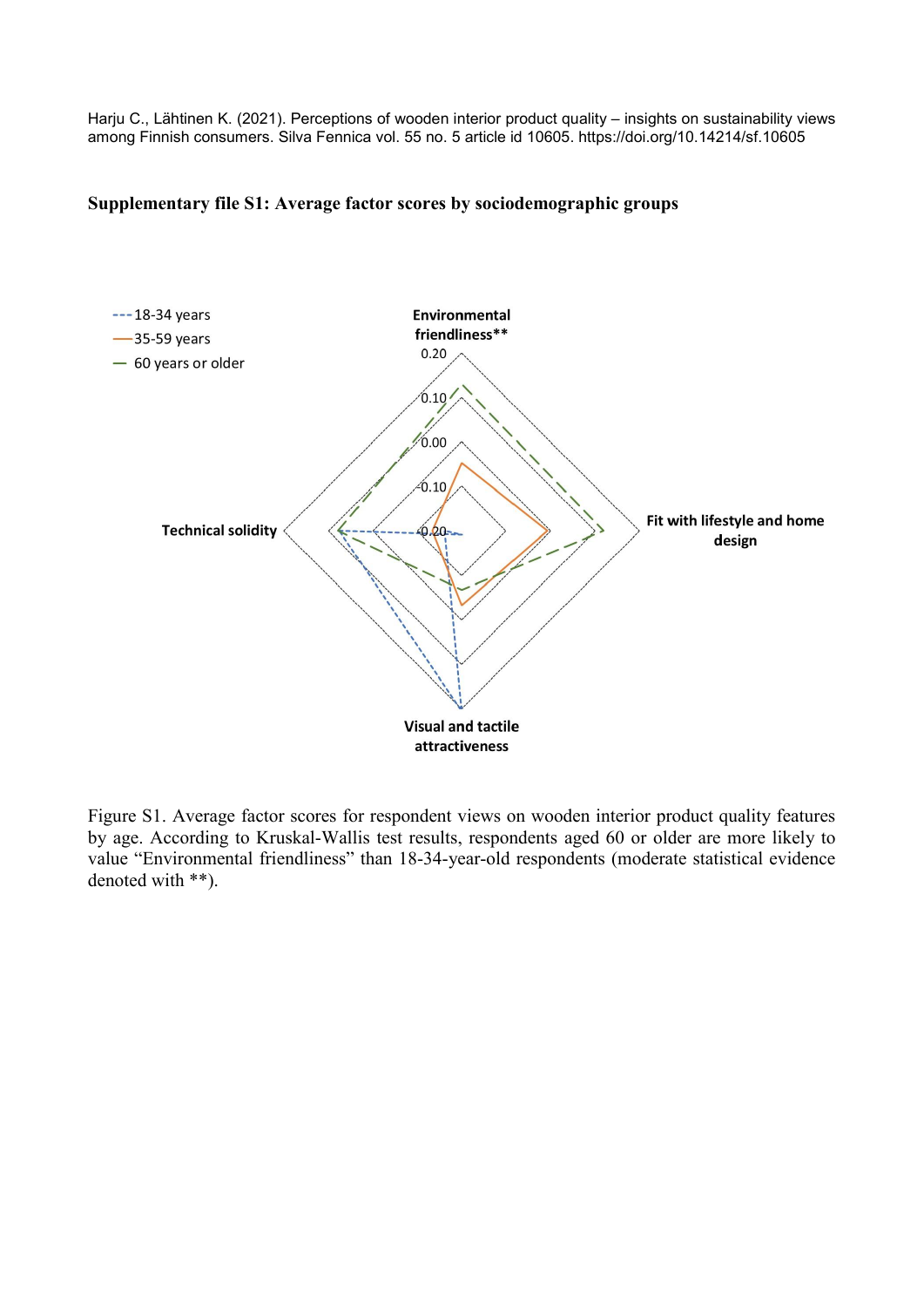

Figure S2. Average factor scores for views on wooden interior product quality features by gender. According to Mann-Whitney U test results, females are more likely to value "Fit with lifestyle and home design" (moderate statistical evidence denoted with \*\*) and "Visual and tactile attractiveness" (suggestive statistical evidence \*) than males.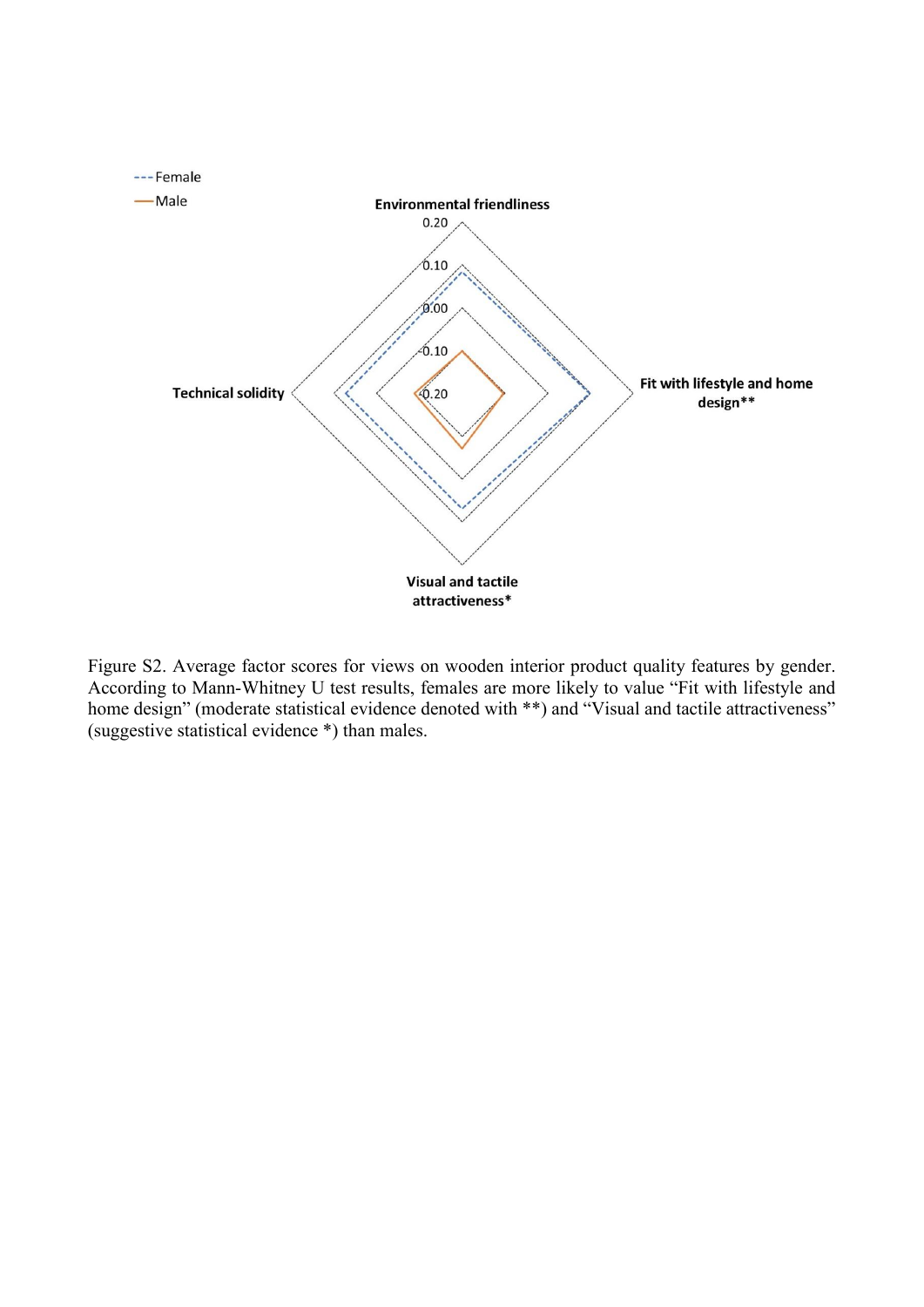

Figure S3. Average factor scores for respondent views on wooden interior product quality features by forest ownership. According to Mann-Whitney U test results, forest owners are more likely to value "Fit with lifestyle and home design" (suggestive statistical evidence denoted with \*) than other respondents.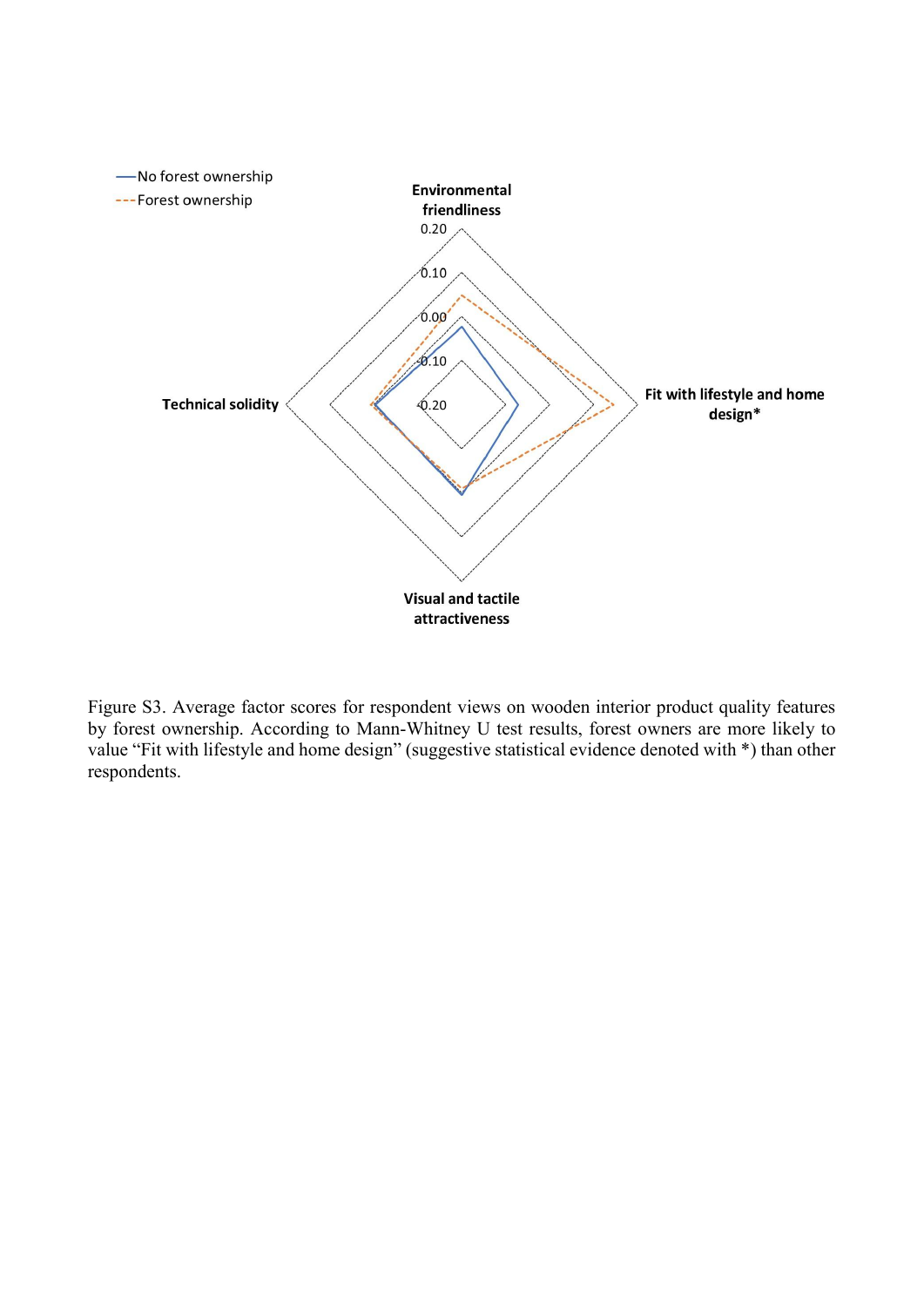

--- Forest sector involvement



Figure S4. Average factor scores for views on wooden interior product quality features by forest sector involvement. According to Mann-Whitney U test results, respondents with forest sector involvement are more likely to value "Fit with lifestyle and home design" (very strong statistical evidence denoted with \*\*\*) and "Technical solidity" (moderate statistical evidence \*\*) than others.